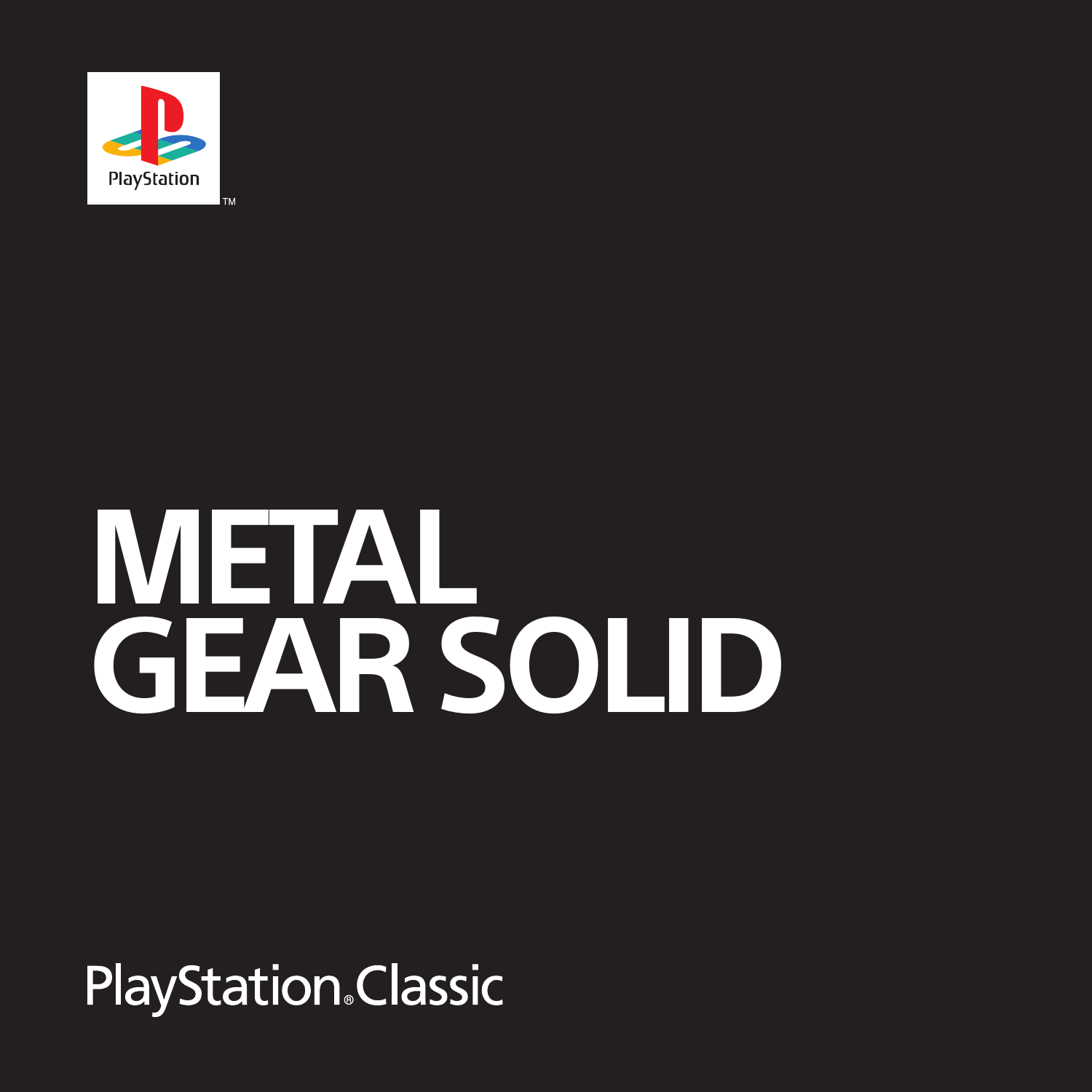# **PROLOGUE**

#### **Outer Heaven Revolt (1995)**

A small, but powerfully armed nation called "Outer Heaven" emerges from deep within South Africa. NATO learns that they are designing a nuclear-equipped walking battle tank called "Metal Gear", and they send in one of their best agents, Gray Fox. But, he is taken hostage, and they are forced to send in the newest member of FOX-HOUND, Solid Snake. He rescues Gray Fox and forces the surrender of Outer Heaven. As Solid Snake escapes, he is confronted by one man: Big Boss, the commander of FOX-HOUND. It seems that Outer Heaven was a mercenary company and Big Boss was the mastermind behind it. Big Boss had intentionally chosen his most inexperienced agent, Solid Snake, thinking he would fail, but he seriously miscalculated. After a fierce battle, Snake defeats Big Boss as Outer Heaven burns around him.

#### **Zanzibar Riot (1999)**

In 1999, Dr. Kio Marv, inventor of the oil refining microbe, OILIX, was taken hostage by Zanzibar, a heavily armed nation in central Asia ruled by a minority ethnic group. Zanzibar was planning to gain political and military hegemony over a world suffering under the cruel weight of a global energy crisis. Roy Campbell, the new commander of FOX-HOUND, called Solid Snake, now in retirement, back to active duty to infiltrate Zanzibar and recover Dr. Marv.

Solid Snake made it past Zanzibar's impressive steel wall and penetrated deep into its interior. Once inside he destroyed Metal Gear, which had been completed after being transported from Outer Heaven, and defeated Gray Fox, former member of FOX-HOUND and now leader of the Zanzibar mercenary corps. Snake was also successful in retrieving the OILIX manufacturing process. Finally, he would once again meet his destiny with the man who was pulling the strings in Zanzibar, Big Boss! Big Boss had survived Outer Heaven and created Zanzibar in order to make a world rife with conflict and war, a world in which soldiers such as him would always have a place. After defeating Big Boss for the second and final time, Snake gave up on war and retired to the peaceful Alaskan wilderness.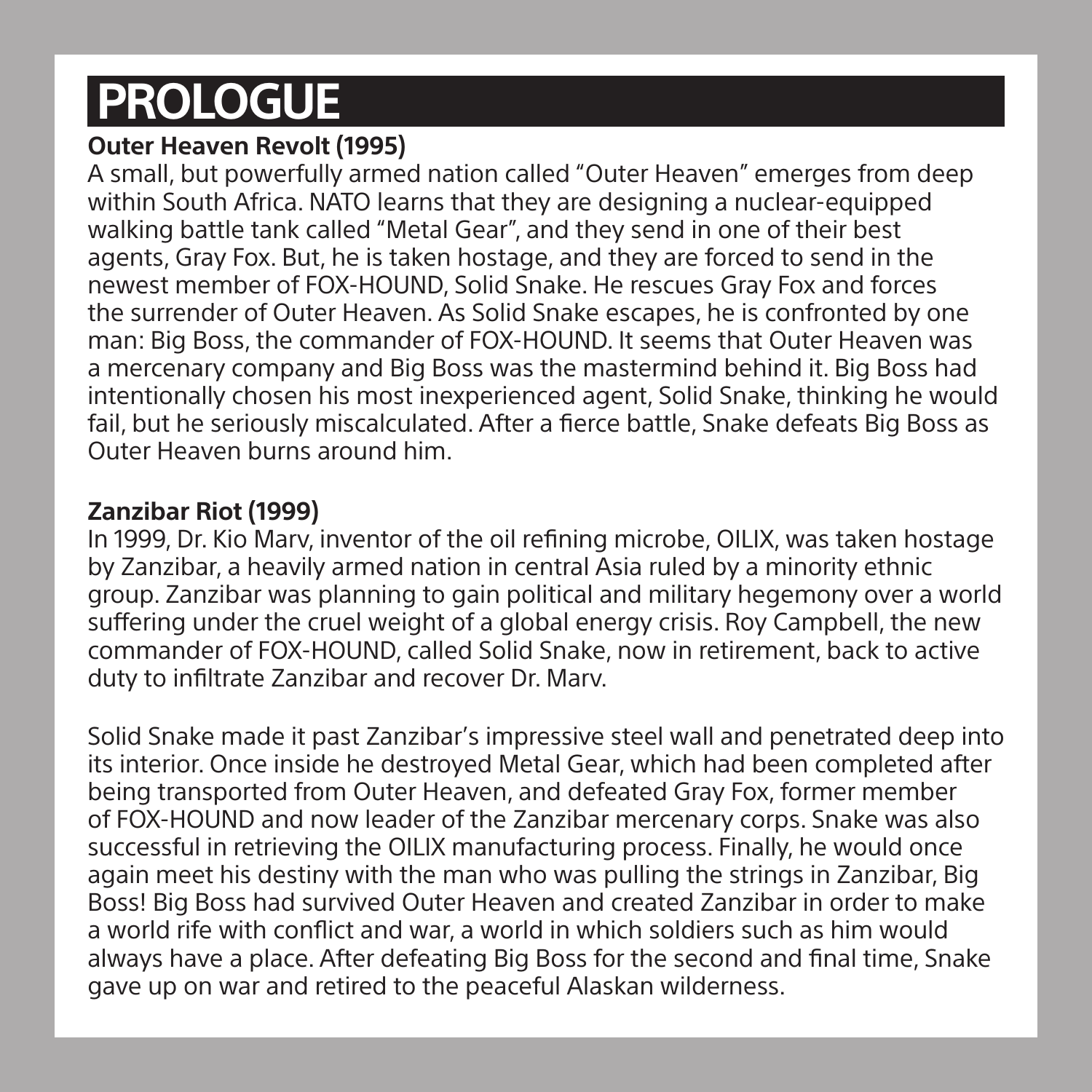#### **The Dawn of the New Millennium**

The nuclear weapons disposal facility on Shadow Moses Island in Alaska's Fox Archipelago is attacked and captured by Next Generation Special Forces led by members of FOX-HOUND.

The terrorists have secured hundreds of nuclear warheads and they're demanding that the government turn over the remains of Big Boss. They warn that if their demands are not met within 24 hours, they'll launch a nuclear weapon.

Solid Snake is once again called back to duty in a top-secret mission to deal with the greatest terrorist threat the world has ever seen.

Firstly, Snake must single-handedly infiltrate the nuclear weapons disposal site and rescue two hostages: DARPA Chief Donald Anderson and the President of ArmsTech, Kenneth Baker. Secondly he must eliminate the terrorist threat and prevent a nuclear launch. The clock is ticking. Once again, Snake heads into battle... alone.

| <b>DEFAULT CONTROLS</b> |                                   |
|-------------------------|-----------------------------------|
| <b>SQUARE button</b>    | Use weapon/Throw/Choke            |
| <b>CIRCLE</b> button    | Punch/Kick/Action/Tap on wall     |
| <b>CROSS button</b>     | Duck down (once ducked, press the |
|                         | directional buttons to crawl)     |
| <b>TRIANGLE button</b>  | Enter First Person View Mode      |
| directional buttons     | Run/Adjust view                   |
|                         | (in First Person View Mode)       |
| L <sub>2</sub> button   | Equip item                        |
| R <sub>2</sub> button   | Equip weapon                      |
| L1 button               | Change item                       |
| R <sub>1</sub> button   | Change weapon                     |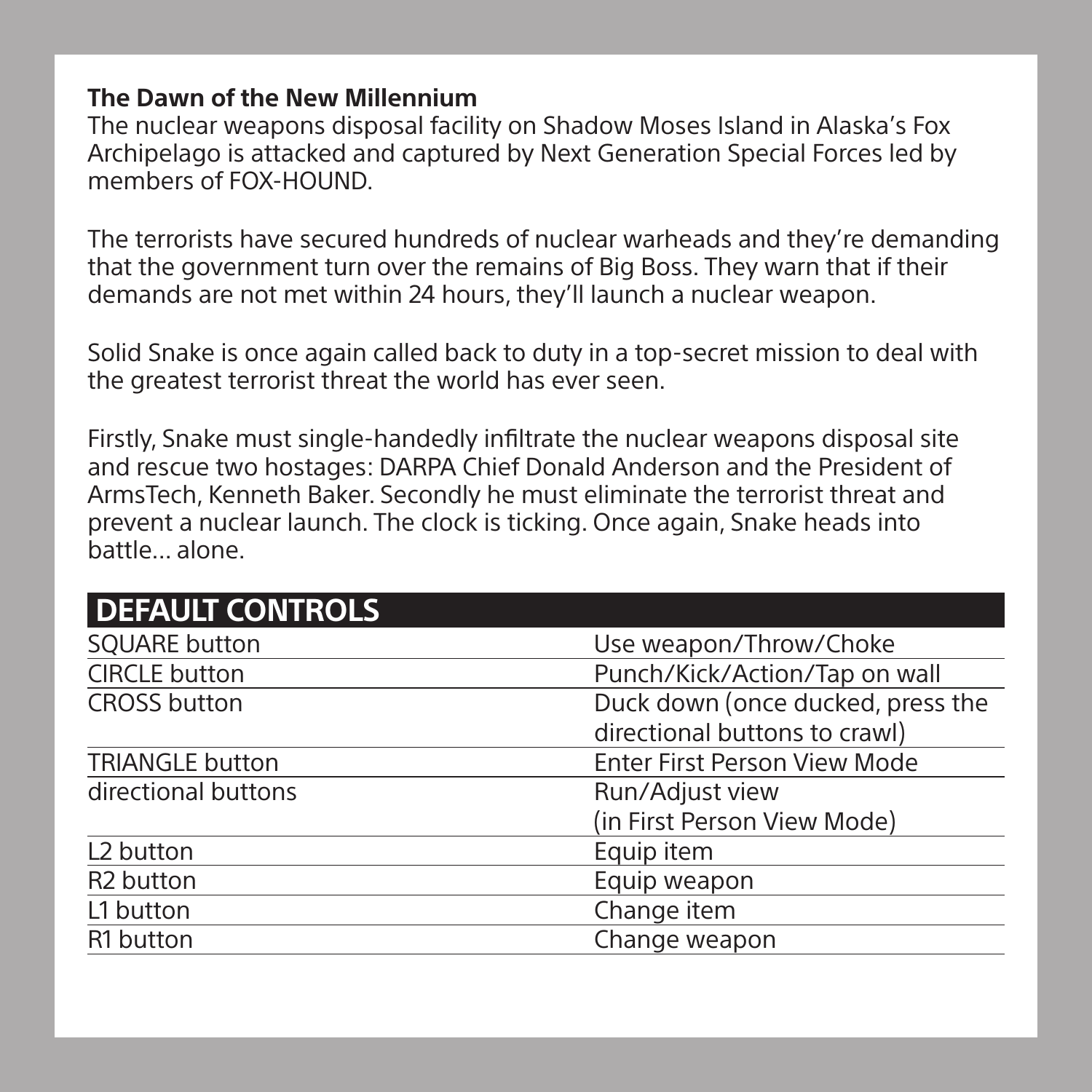| <b>SELECT</b> button | Activate Codec |
|----------------------|----------------|
| <b>START</b> button  | Pause          |

NOTE: to reset the game to the Title Screen at any time, press and hold the following buttons for three seconds: START, SELECT, L1, L2, R1 and R2. Any unsaved data will be lost!

# **SPECIAL CONTROLS**

#### **Sticking to Walls**

You can stick your back up against walls and other objects by pressing and holding the directional button in the direction of the wall or object.

#### **Cargo Elevator Control Panel**

Press the relevant action button while standing in front of the control panel to operate the elevator.

#### **Elevator Controls #1**

To call the elevator, press the relevant action button while facing the control panel next to the elevator. Occasionally, it may take some time for the elevator to appear.

#### **Elevator Controls #2**

Stand in front of the control panel inside the elevator and the Floor Buttons will be displayed.

#### **Elevator Controls #3**

Press UP or DOWN to highlight a floor and use the relevant action button to select the floor you want to go to.

#### **Climbing Up and Down Ladders**

Press the relevant action button in front of or at the top of a ladder to climb up or down.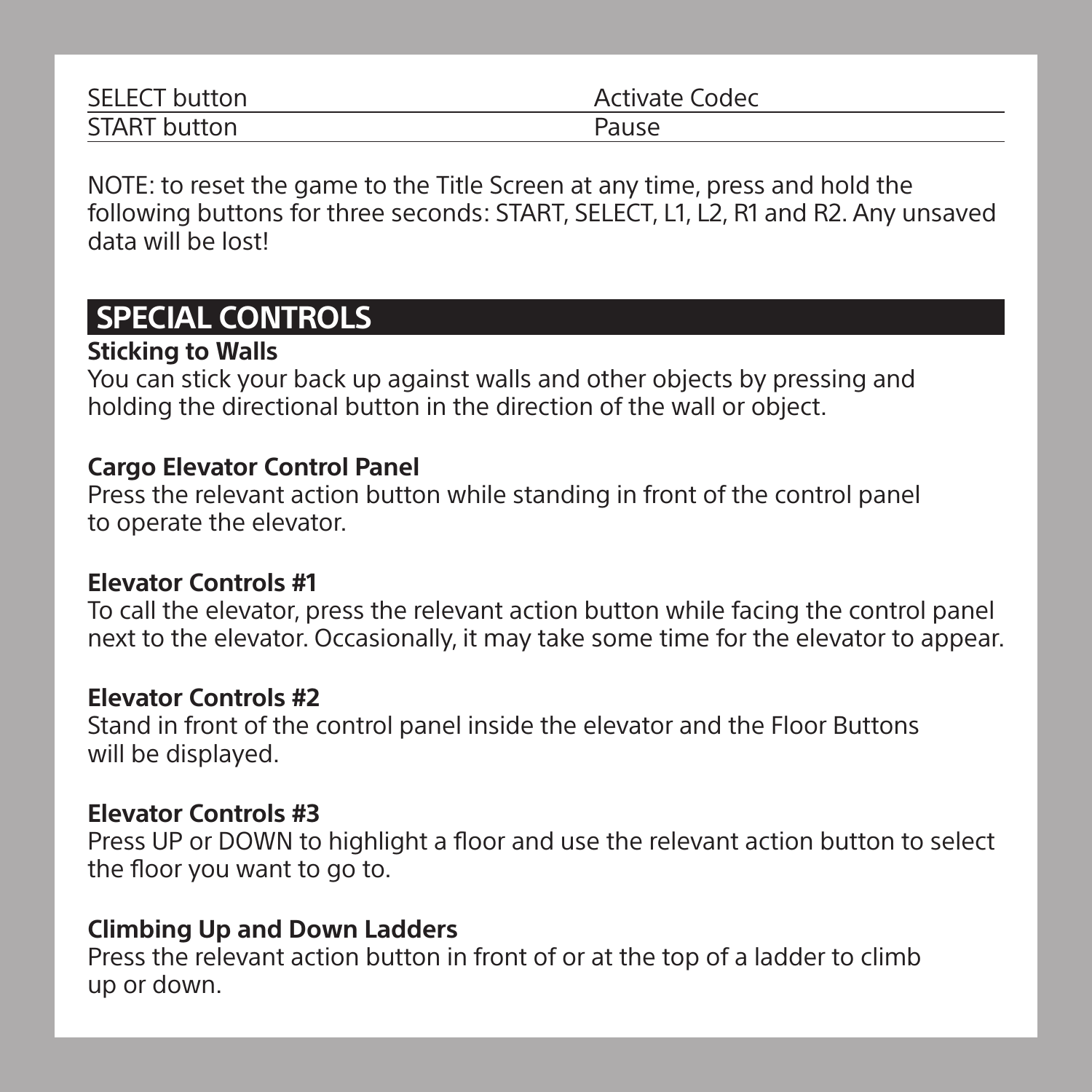#### **Entering and Exiting Air Ducts**

Crawl to enter or exit an air duct. After pressing the Crawl Button, use the directional buttons to move into crawling position. When you are inside an air duct, you will be in Intrude Mode.

#### **When Using a Cardboard Box**

Although you can move normally while inside a cardboard box, your First Person View Mode is restricted, as if you are peeking through a hole in the box. As long as the enemies don't see you moving, they may just think that you're a cardboard box and ignore you.

#### **Special Events Rappelling**

CROSS button: Jump off the wall. Press DOWN while in mid-air to descend. Press RIGHT or LEFT while jumping to jump in either direction.

CIRCLE button: Press and hold so Snake's feet will remain on the wall. Press the directional buttons while your feet are against the wall to move slowly in that direction.

#### **Torture Event**

CIRCLE button: Press repeatedly to restore your life.

SELECT button: Submit to the torture.

You will continue to receive electric shocks until the Time Gauge runs out. Continue to press the CIRCLE button to restore your life. When your Life Gauge runs out, the game is over.

However, if you "Submit" you can avoid ending the game. NOTE: There are no continues in this portion of the game.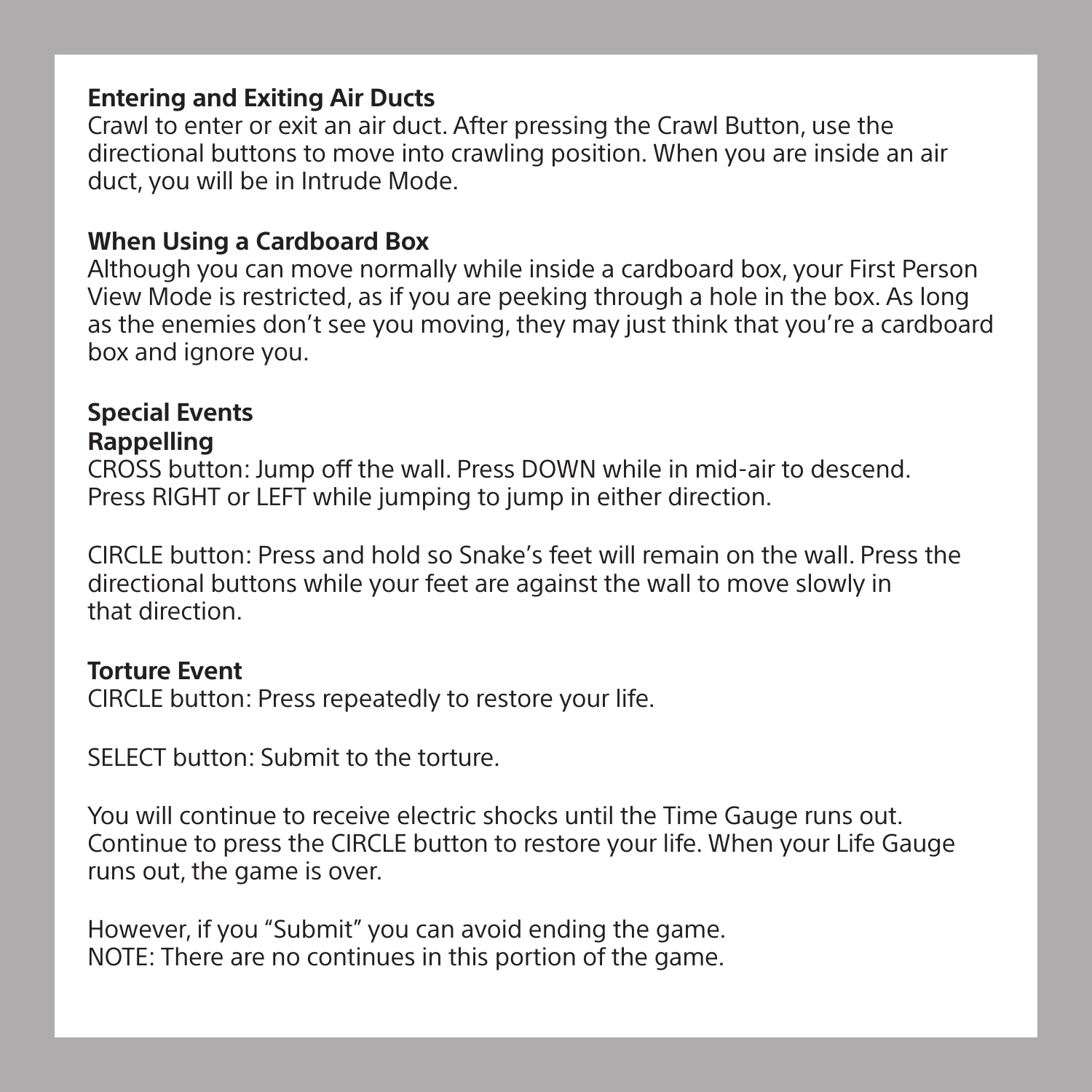# **GOAL OF THE GAME**

Infiltrate without being seen by your enemies. You're Solid Snake and you've got to single-handedly infiltrate the nuclear weapons disposal facility which is being occupied by a group of terrorists. If the enemy spots Snake they will call in reinforcements and go after him. You can't win in a firefight against superior numbers, so try to avoid unnecessary battles whenever you can.

#### **Mission Objectives**

#### **Snake has two primary missions.**

- 1. Infiltrate the nuclear disposal site. Determine the nuclear launch capabilities of the terrorists and prevent a launch at all costs.
- 2. Rescue the DARPA Chief and the ArmsTech President. When the game begins, your first goal is to rescue the DARPA Chief.

# **STARTING THE GAME**

# **NEW GAME**

Begin the mission. Select the difficulty of the mission: EASY, NORMAL or HARD. NOTE: The EXTREME difficulty setting can only be selected after completing the game on one of the other difficulty settings.

# **LOAD GAME**

Select this to view the Data Selection Screen. You must have previously saved a game.

# **SPECIAL**

View information from your previous operations.

# **OPTION**

Adjust various game settings.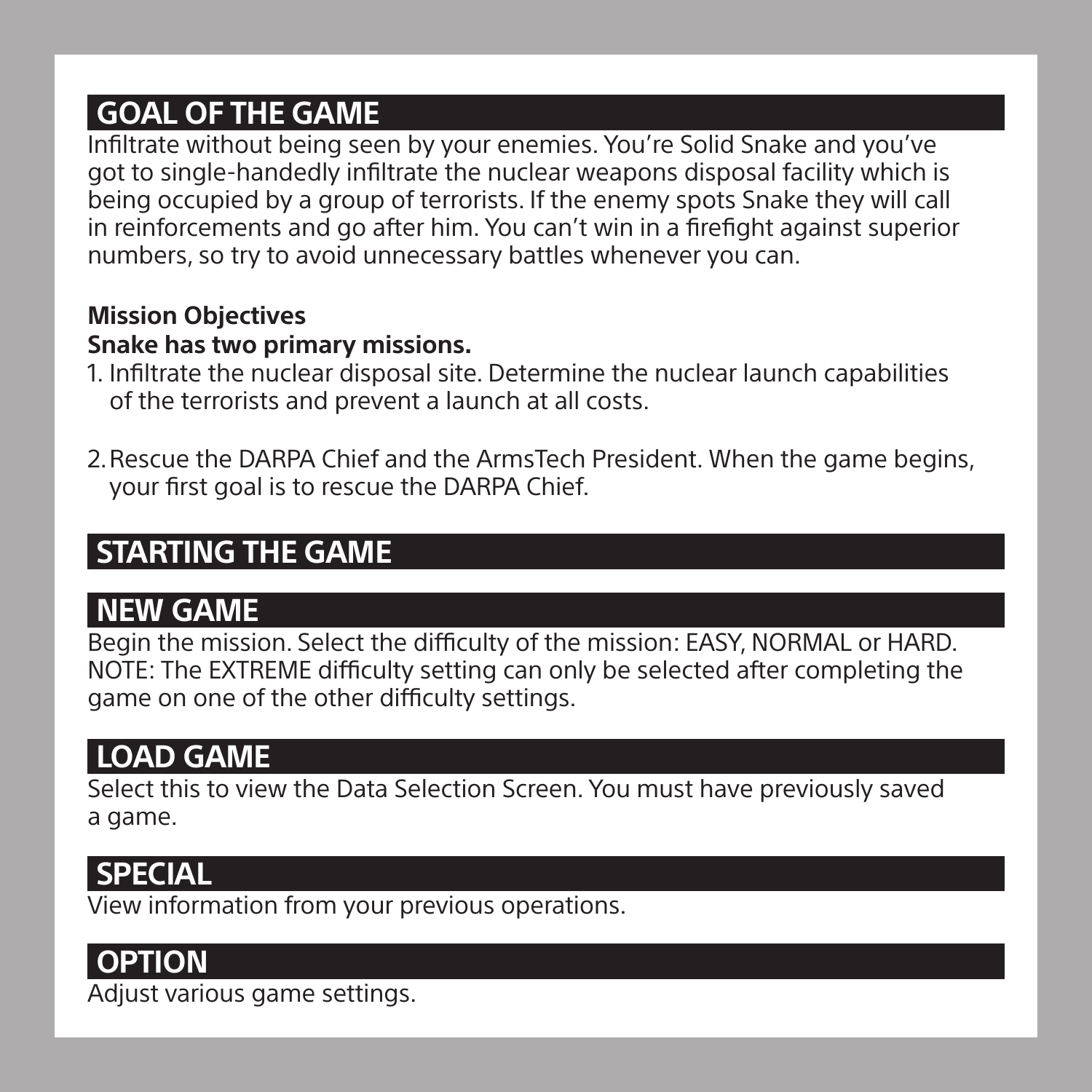# **BRIEFING**

View the mission briefing videos.

# **ON-SCREEN DISPLAY**

#### **1. Life Gauge**

Solid Snake's remaining life. It is displayed when Snake receives damage. When the Life Gauge reaches zero, the game is over. When a boss enemy is defeated, your maximum life is increased according to the difficulty level you choose.

#### **2. Item**

Displays the item you are currently equipped with. When nothing is equipped, nothing is displayed.

#### **3. Weapons**

Displays the weapon you are currently equipped with. When nothing is equipped, nothing is displayed.

#### **Alert Mode**

When you are discovered by an enemy, the game enters Alert Mode and your radar becomes unusable. Once you leave the enemy's field of vision, the countdown starts. When it reaches zero, the game enters Evasion Mode.

#### **Evasion Mode**

In this mode, the enemy soldiers are looking for Snake. If you are discovered again, the game re-enters Alert Mode. If the countdown reaches zero, the game returns to Infiltration Mode. Radar is unusable in this mode.

#### **Electronic Jamming**

This is when the radar is unusable due to electronic jamming. During this time, weapons and other items which use electronic components, such as surveillance cameras and remote controlled missiles, will not function property.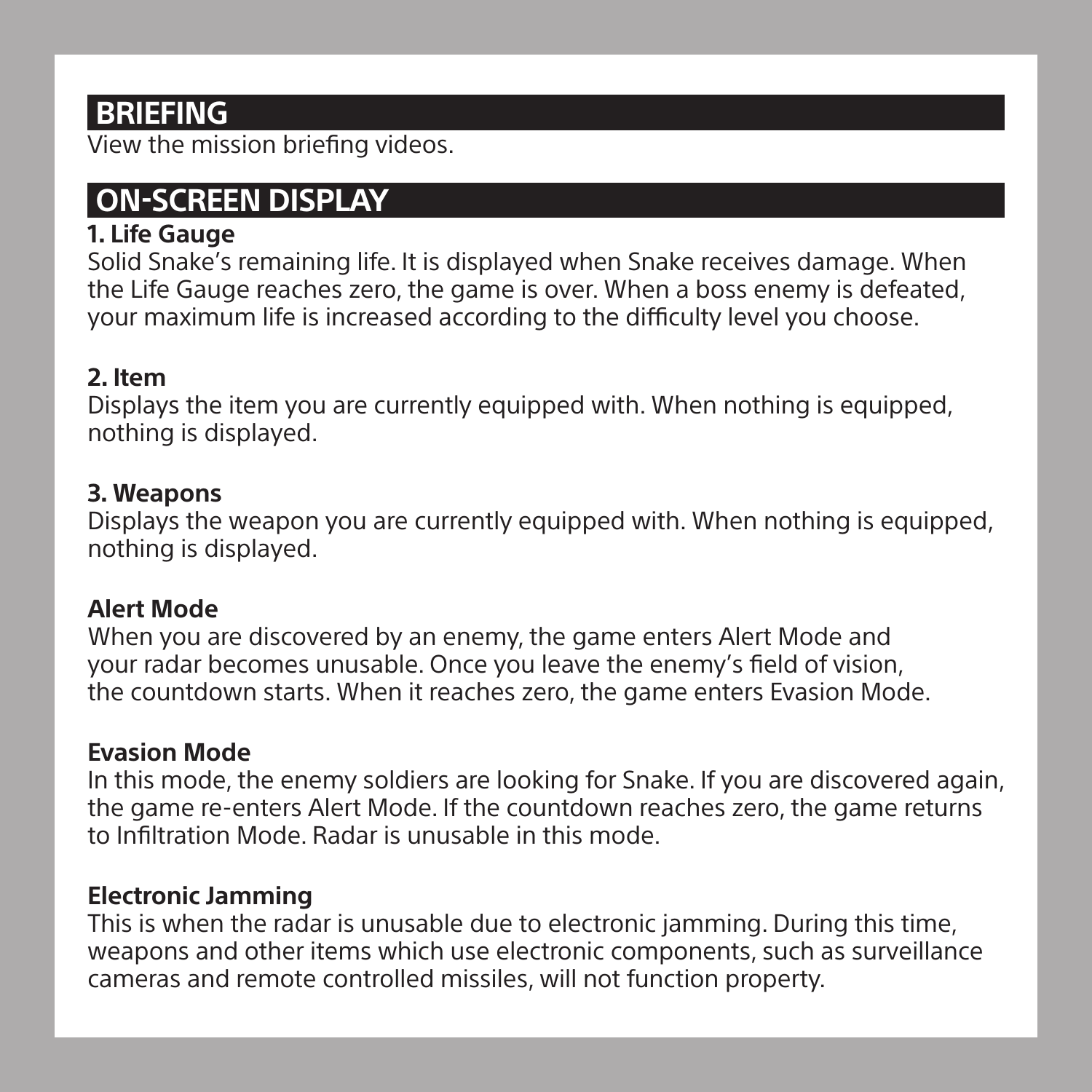# **CAMERA MODES**

"Metal Gear Solid" employs a variety of camera modes to create a feeling of participating in an infiltration mission packed with tension and excitement. Familiarize yourself with each unique camera mode and use them to your advantage.

#### **Behind Mode**

Use "Behind Mode" to spy on your surroundings while remaining hidden…

Stick up against certain walls or other objects by pressing and holding the relevant directional button and the camera position will move to give you a strategic view of your area.

#### **First Person View Mode**

Use "First Person View Mode" to closely examine your immediate surroundings…

When you enter First Person View Mode, the camera shifts to your viewpoint – press the directional buttons to change the direction that Snake is looking in. While in First Person View Mode, your field of vision is represented as a green cone on your radar.

#### **Intrude Mode**

"Intrude Mode" operates when you are crawling through narrow areas… Advance by pressing UP and press DOWN to go backwards. You can also turn right or left by pushing in either direction. You can use the First Person View Mode while in Intrude Mode to get a better look around.

# **ENEMY ALERTNESS LEVEL**

#### **Infiltration Mode**

Infiltration Mode is the standard mode when Snake has not been discovered by enemy soldiers or surveillance cameras.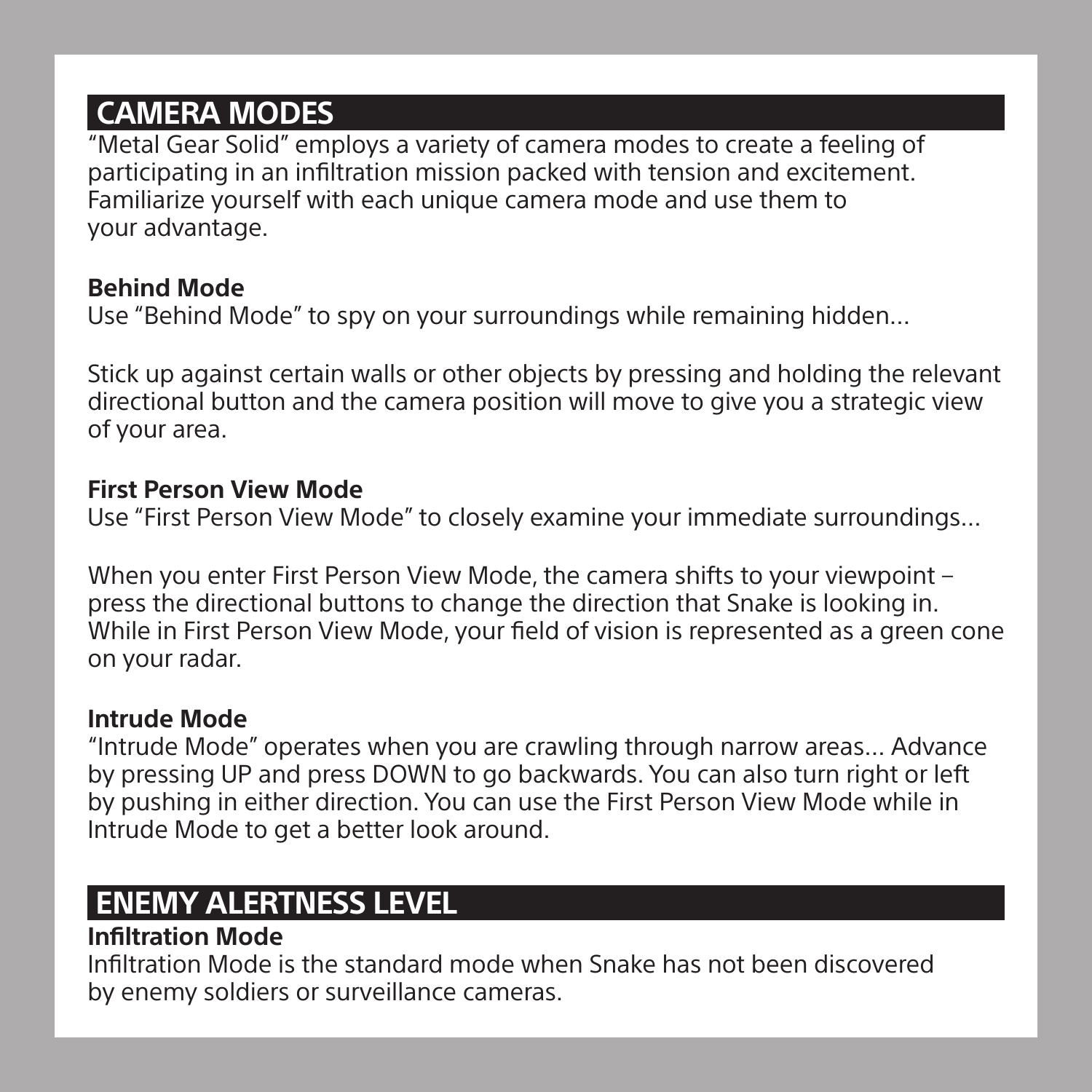#### **Alert Mode**

When Snake is discovered by an enemy soldier or a surveillance camera, the game enters Alert Mode.

#### **Evasion Mode**

In Evasion Mode, the enemy soldiers are no longer patrolling their routes and are actively searching for Snake.

If the soldiers lose sight of Snake, the game will enter Evasion Mode. In Alert Mode, the enemies already know that Snake is around, so even if a noise is made. the game will not enter "Noise Mode".

#### **Enemy soldier movement in Infiltration Mode**

In Infiltration Mode, enemies generally patrol along a certain route. When the enemy soldiers hear a noise in Infiltration Mode, they leave their patrol route and investigate in the direction of the noise. This is called "Noise Mode" and the enemy's field of vision is displayed on the radar as a red cone.

If the enemy soldiers search the area where the noise was made and find nothing unusual, they will return to their normal patrol routes. It is also possible to intentionally make a noise to lure the enemy soldiers in a particular direction. When you kill an enemy in this mode, he may drop an item.

#### **Enemy soldier movement in Evasion Mode**

If the enemy soldiers rediscover Snake in Evasion Mode, the game will re-enter Alert Mode. Stay out of sight of the enemy until the counter reaches zero, to re-enter Infiltration Mode and the enemies will quickly return to their normal patrol routes.

In Evasion Mode, just as in Infiltration Mode, it is possible to use "Noise Mode" to lure your enemy in a particular direction.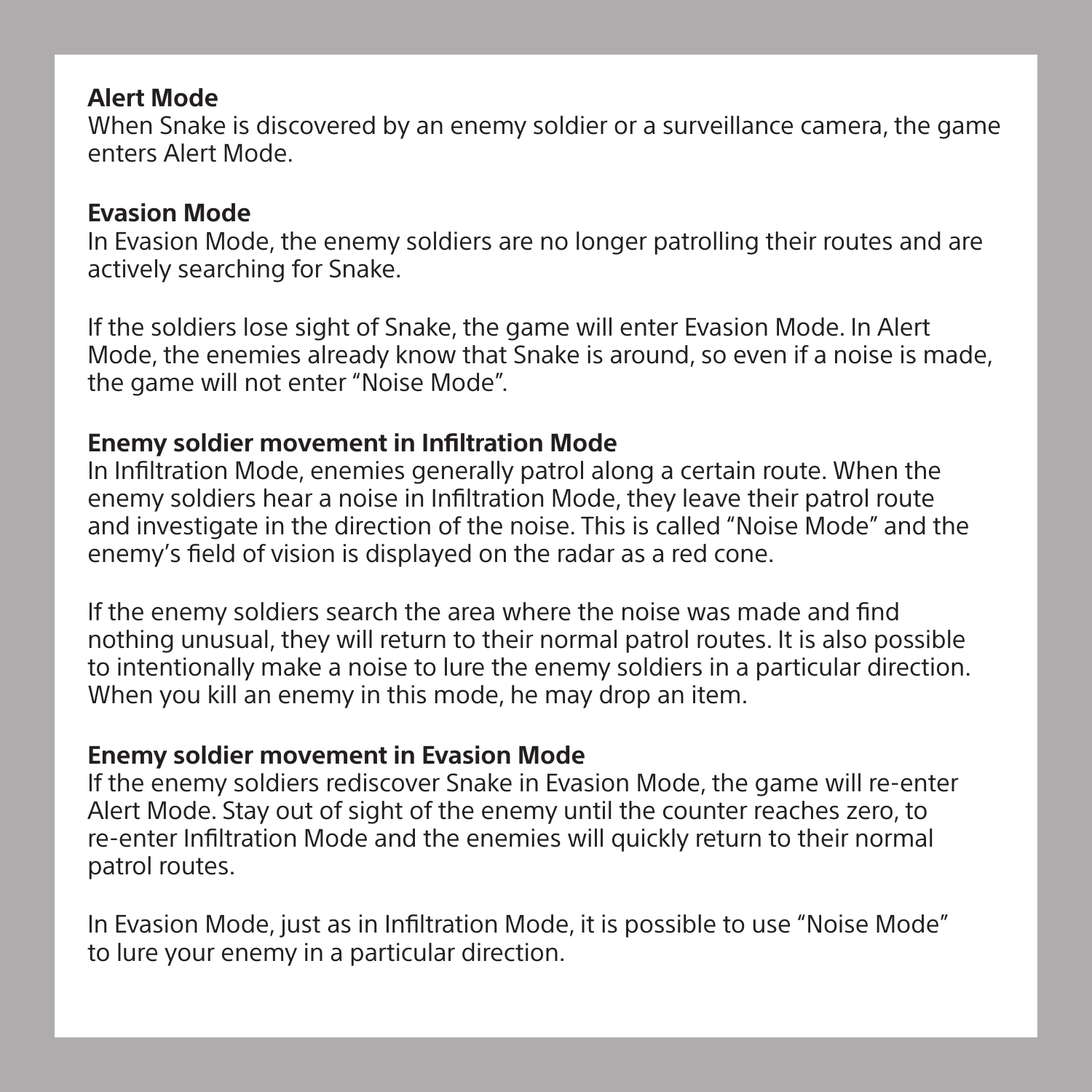#### **Enemy soldier movement in Alert Mode**

In Alert Mode, the enemy soldiers will call in reinforcements and attack Snake. If the soldiers lose sight of Snake, the game will enter Evasion Mode.

# **GAME OVER**

When either Snake's Life Gauge or a hostage's Life Gauge reaches zero, the game will be over. In some stages, there are also traps which will cause the game to end if they are triggered. After the "Game Over" screen, wait a few seconds and the option to Continue or Exit will automatically be displayed.

#### **Continue**

Restarts the game from the nearest Continue Point. There is no limit to the number of continues.

#### **Continue Points**

Continue Points occur after moving to a new area or before fighting an enemy boss.

#### **Exit**

Quit the game and return to the Title Screen.

## **SAVING & LOADING**

#### **Saving**

Save your progress at the nearest Continue Point by contacting Mei Ling on the Codec.

#### **Loading**

Select "Load Game" on the Title Screen and the Data Selection Screen will be displayed. When the data is loaded, the game will restart from the saved Continue Point.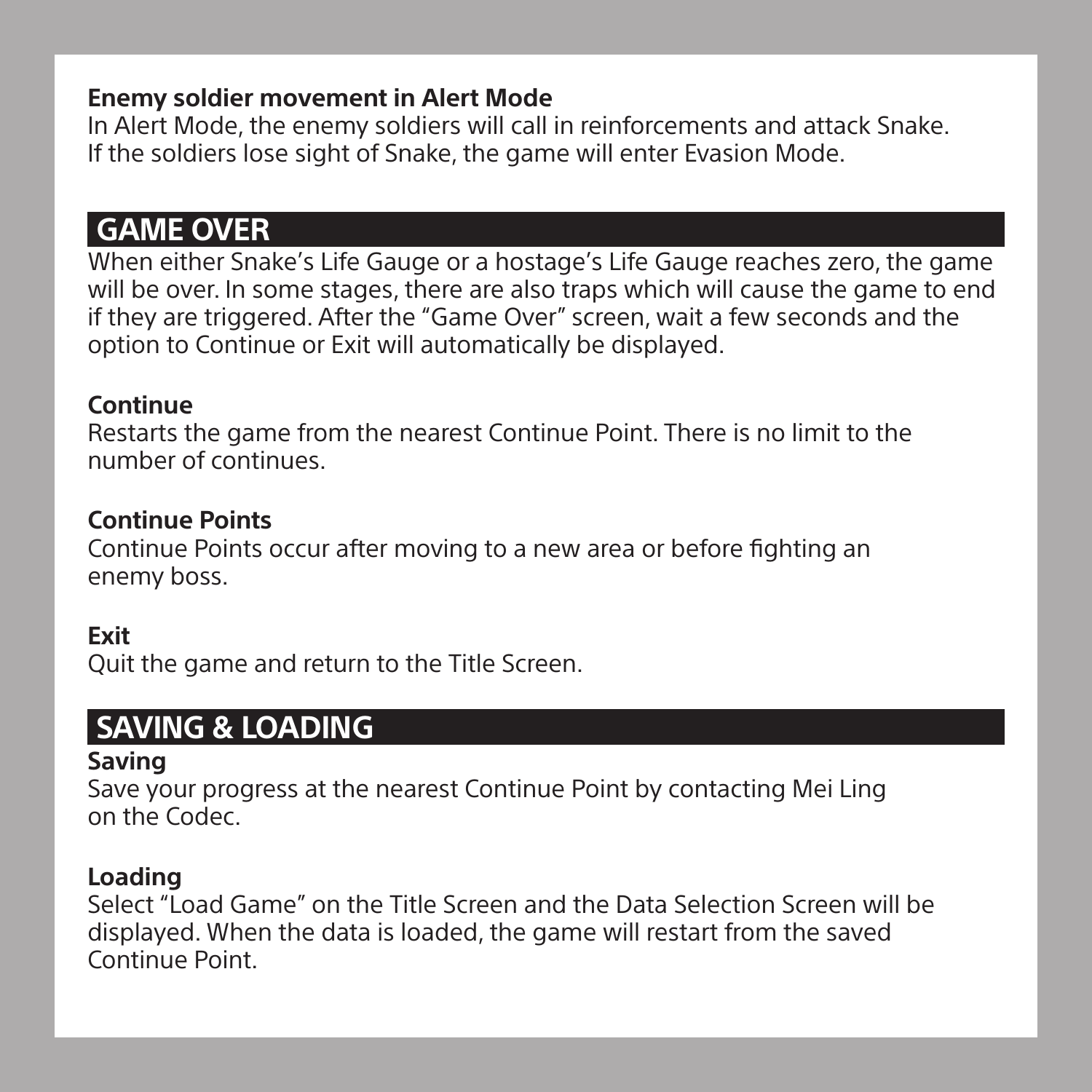#### **Mission Log**

This provides a simple summary explaining your goal and actions up to that point. You can only view the Mission Log after you have loaded a saved game.

## **CODEC**

#### **Codec Mode**

Press the SELECT button to enter the Codec Mode. By using the Codec, Snake can get support and information from various people. Call Mei Ling on the Codec to save your progress.

#### **Incoming Calls**

When Snake receives a call on the Codec from another character, the Call sign will be displayed. Press the SELECT button to enter Codec Mode and the communication will begin. Calls provide particularly important information, so make sure you always answer them.

#### **Transmission Procedure**

#### **1. Selecting a frequency**

Press RIGHT or LEFT to adjust the frequency.

#### **2. Starting a transmission**

Press UP or the CIRCLE button to start a transmission. If you have not selected the proper frequency, the message "NO RESPONSE" will be displayed. Sometimes even when the correct frequency has been selected, there may be no answer depending on the circumstances of the person you are calling.

#### **3. Using the Memory Feature**

Press DOWN to open the Memory Window (list of people with whom you have communicated). Choose the person you wish to call. Press the CIRCLE button to begin a transmission to that person or press the CROSS button to cancel and close the Memory Window.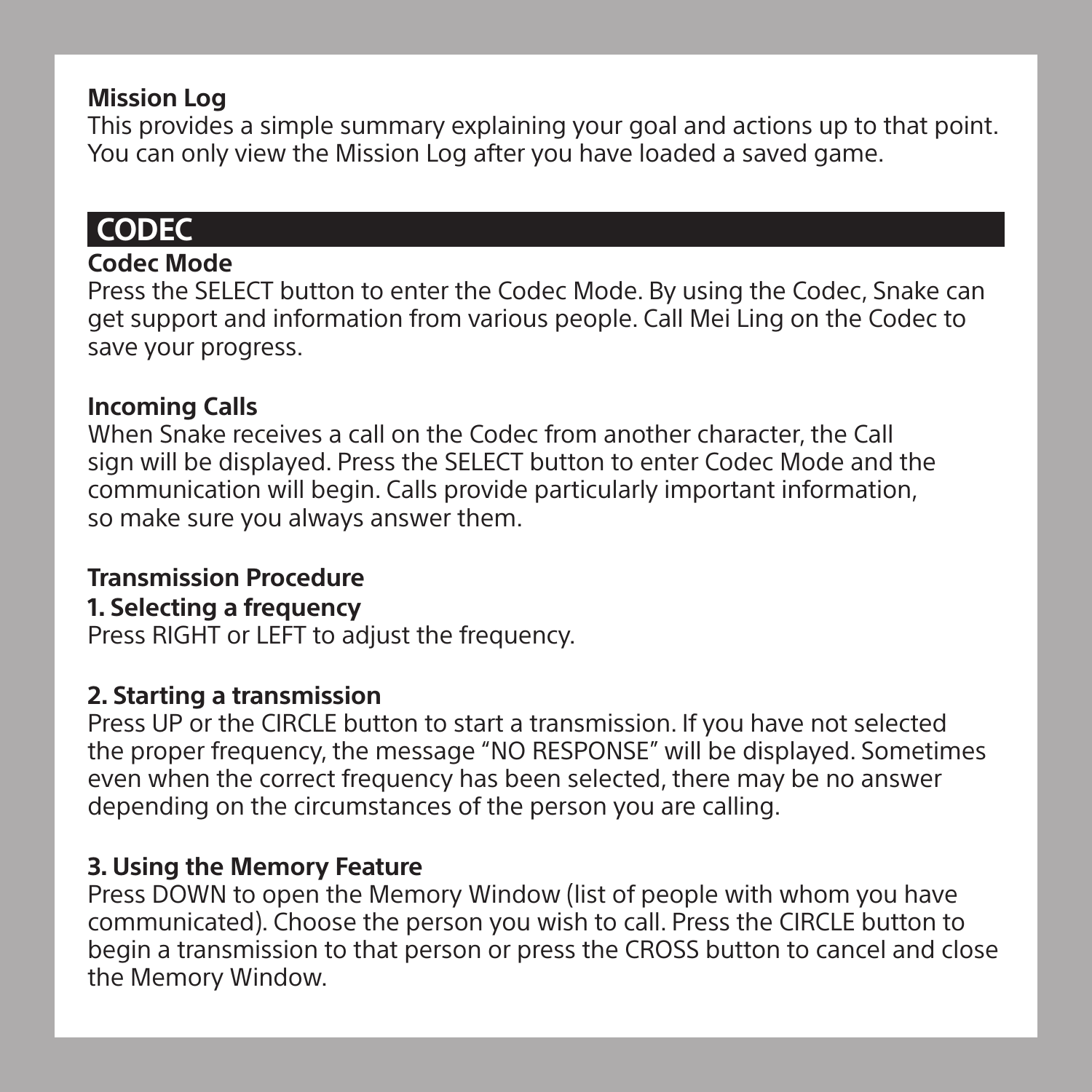#### **4. Exiting the Codec Mode**

Press the SELECT button while not transmitting to exit Codec Mode.

# **CODEC FREQUENCIES**

#### **Roy Campbell**

140.85 MHz

As commander of the operation, he provides Snake with hints on how to advance and useful information on the controls.

#### **Naomi Hunter**

140.85 MHz

As chief of FOX-HOUND's medical staff, she can provide details about FOX-HOUND as well as information about the boss enemies.

#### **Mei Ling**

140.96 MHz

She's in charge of communications for this operation and is an expert in imaging technology. She is responsible for saving mission data.

#### **Nastasha Romanenko**

141.52 MHz

A military analyst, Nastasha provides information about weapons and nuclear technology as well as tips about how to use your weapons and items.

#### **Master Miller**

141.80 MHz

As a former survival instructor, he gives psychological advice as well as tips about various special techniques. He also has a wealth of information about Alaska.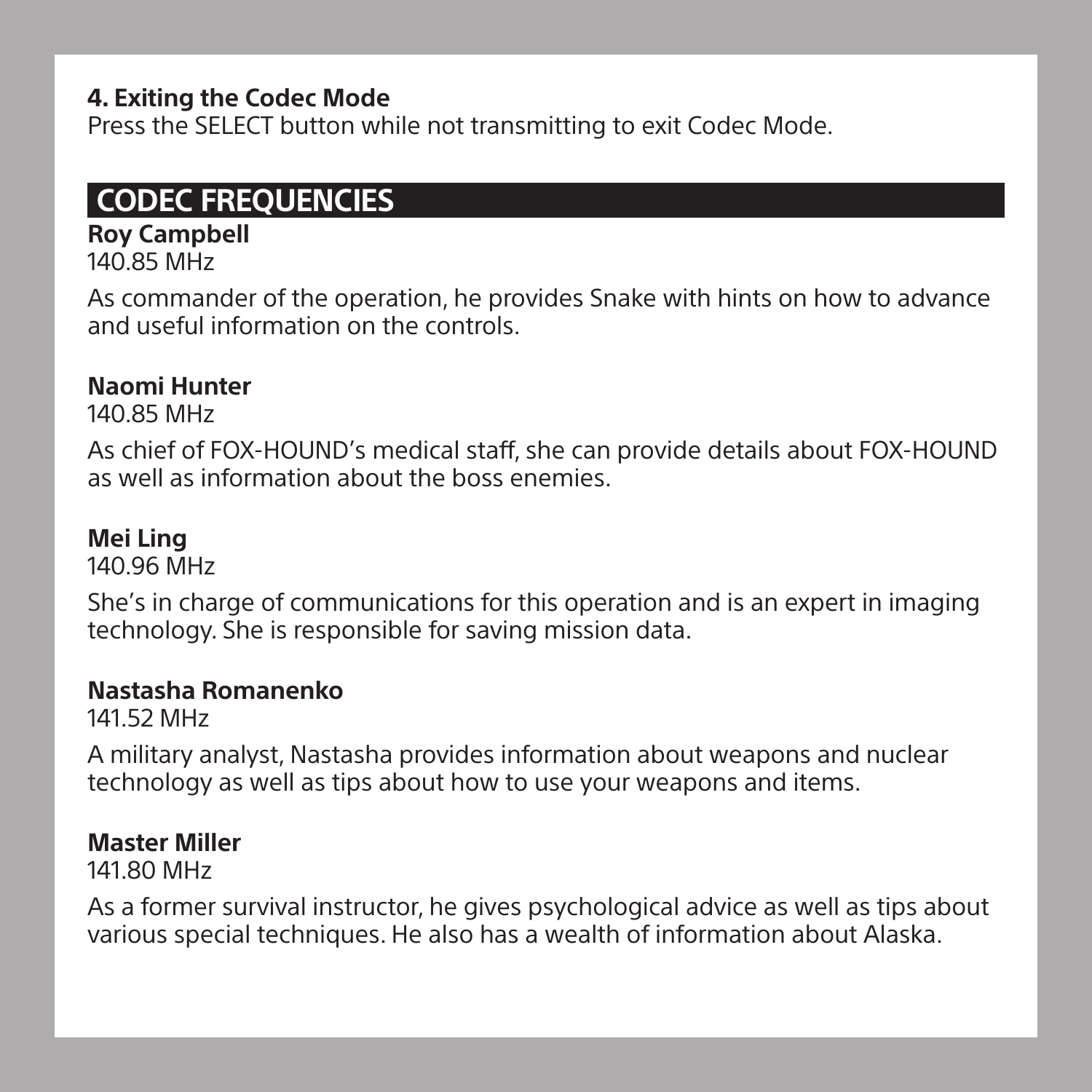#### **Meryl Silverburgh**

 $140.15$  MHz

Provides support and valuable background information.

## **WEAPONS & ITEMS**

#### **Equipping Weapons**

Press and hold the R2 button to display the Weapon Window. Select the weapon you want to equip with the directional buttons and then release the R2 button to equip your chosen weapon. If you decide not to equip a weapon, select "No Weapon". The numbers below the weapon icon show the remaining ammo and maximum ammo.

#### **Equipping Items**

Press and hold the L2 button to display the Item Window. Use the directional buttons to select the item you want to equip and then release the L2 button to equip the item. If you decide not to Equip an Item, select "No Item".

The numbers below the item icon represent the current maximum number of items.

#### **Acquiring Items**

Items can be acquired by retrieving item boxes. You can use First Person View Mode to see what is inside an item box before you pick it up.

You cannot hold more items or ammo than the maximum limit. When you have reached your maximum limit, the message "FULL" will be displayed and the item box will remain unopened.

If an item box contains ammunition for a weapon that you have not yet acquired, the message "GET WEAPON FIRST" will be displayed.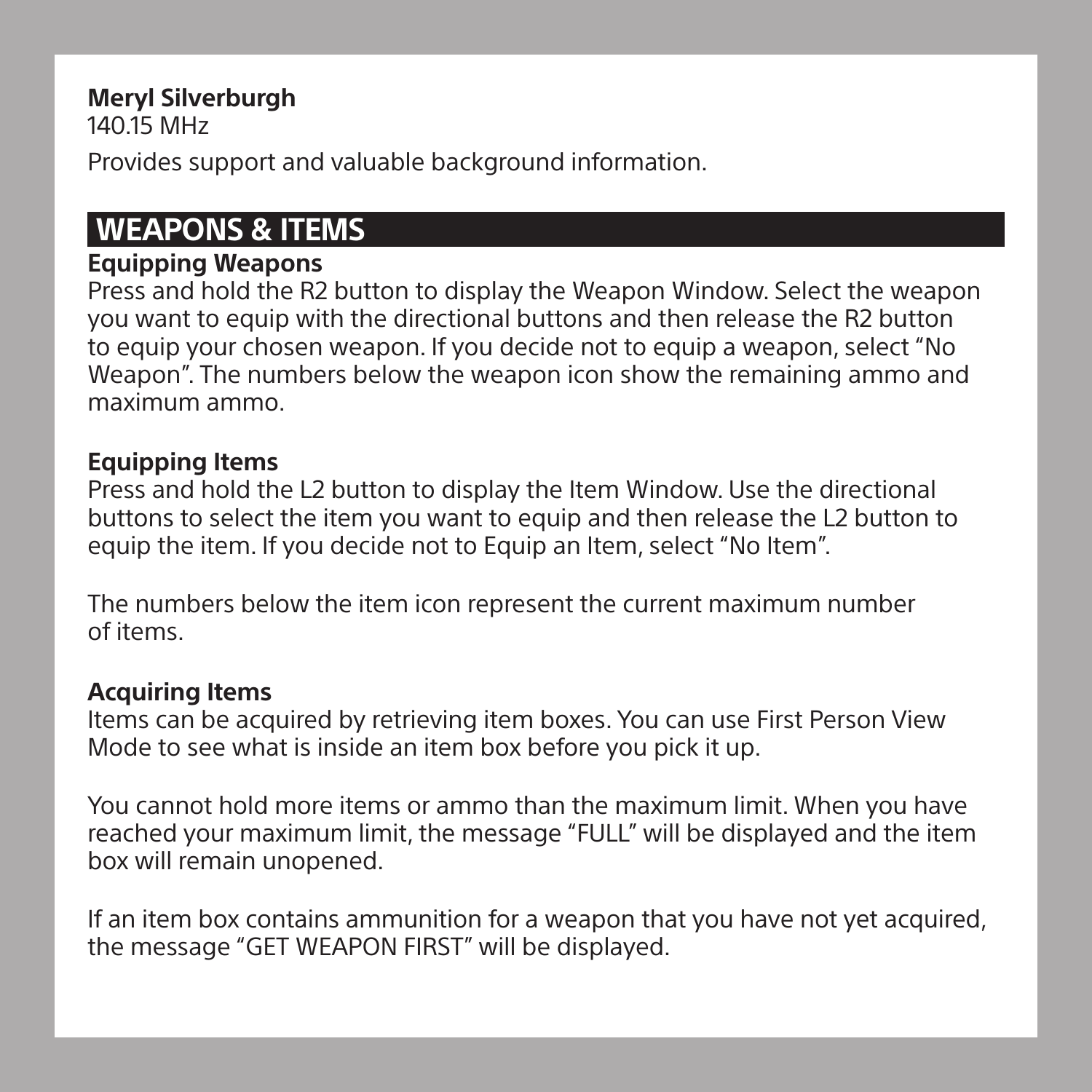# **LIST OF MAIN ITEMS**

Some items may be unusable depending on the area and the circumstances.

| SCOPE (Binoculars)  |          |
|---------------------|----------|
| CIRCLE button       | Zoom in  |
| <b>CROSS button</b> | Zoom out |

#### **CIGARET (Cigarettes)**

Solid Snake's favourite brand. Remember: smoking is hazardous to your health.

#### **RATION (Military rations)**

Restores your life gauge. Press the CIRCLE button while the Item Menu is open to increase your life a certain amount. If your Life Gauge reaches zero while you have rations equipped, they will be used automatically.

#### **CARD LV1 (Level 1 security card)**

Equip this card to open security doors Level 1 and below. You will need to acquire higher level cards to progress. Use First Person View Mode to check a door's security levels.

#### **C.BOX A (Cardboard Box A)**

"To the Heliport" is written on it. Equip to have Snake hide inside the cardboard box. It may fool enemy soldiers…

#### **THERM.G (Thermal Goggles)**

Night vision equipment. Employs thermal imaging to enhance the heat signature of items and enemies.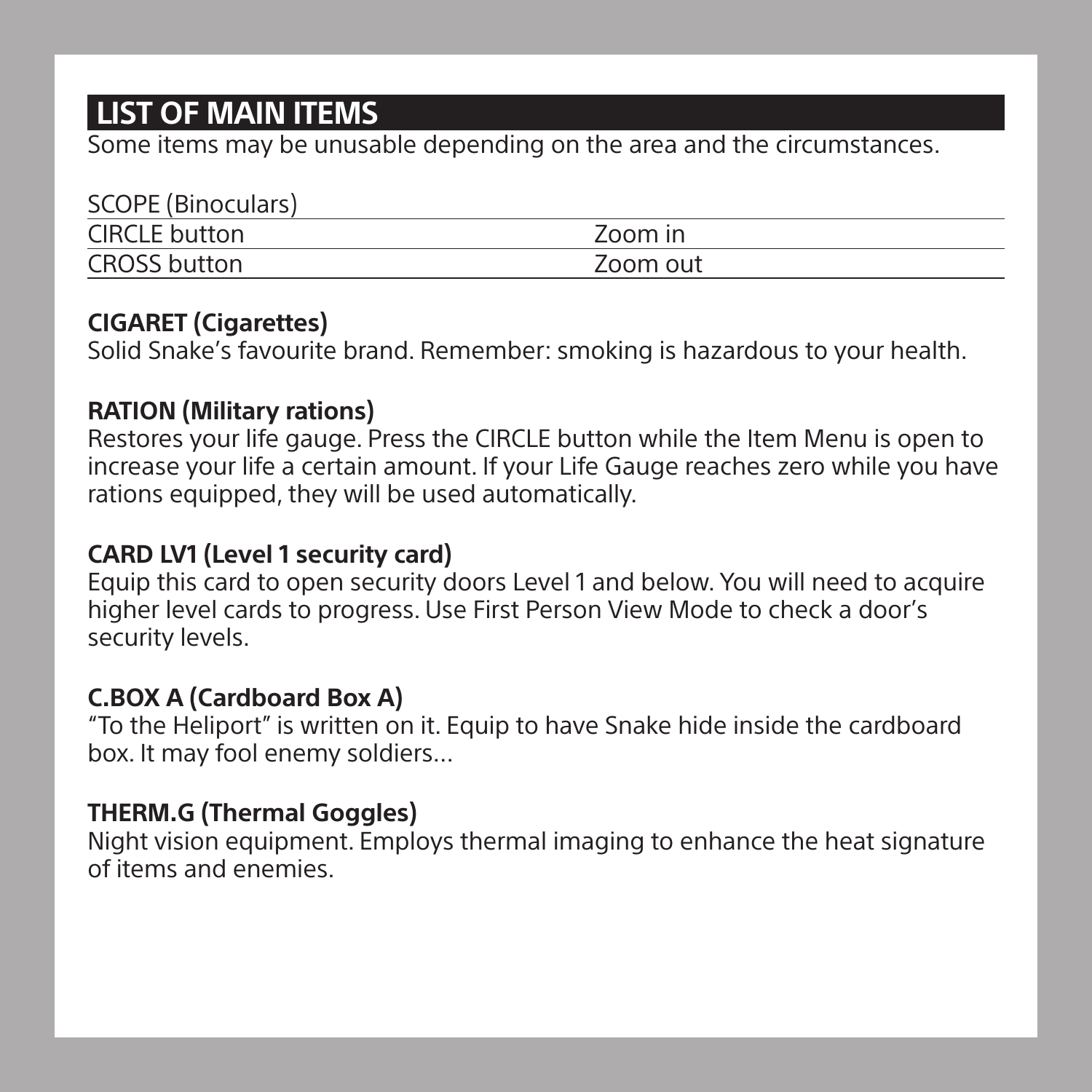# **WEAPONS LIST**

#### **SOCOM (SOCOM pistol)**

Press the SQUARE button to aim this semi-automatic pistol and then release the SQUARE button to fire. It can also be equipped with a suppressor.

#### **FA-MAS (FA-MAS rifle)**

Press the SQUARE button to fire this assault rifle. Press and hold to fire on full-auto.

#### **C4 (C4 explosive)**

Plastic explosive. Press the SQUARE button to set. Press the CIRCLE button to detonate.

#### **GRENADE (Hand Grenade)**

Fragmentation grenade. Press the SQUARE button to pull the safety pin and release to throw. Explodes five seconds after the pin is pulled.

#### **CHAFF.G (Chaff Grenade)**

Electronic jamming grenade. Press the SQUARE button to pull the pin, and release it to throw. Explodes five seconds after the pin is pulled.

#### **STUN.G (Stun Grenade)**

Temporarily stun enemies with this flash grenade. Press the SQUARE button to pull the pin, and release it to throw. Explodes five seconds after the pin is pulled.

#### **NIKITA (Remote Controlled Missile)**

Press the SQUARE button to fire. After firing, use the directional buttons to guide the missile. Can't be guided in areas with electronic jamming.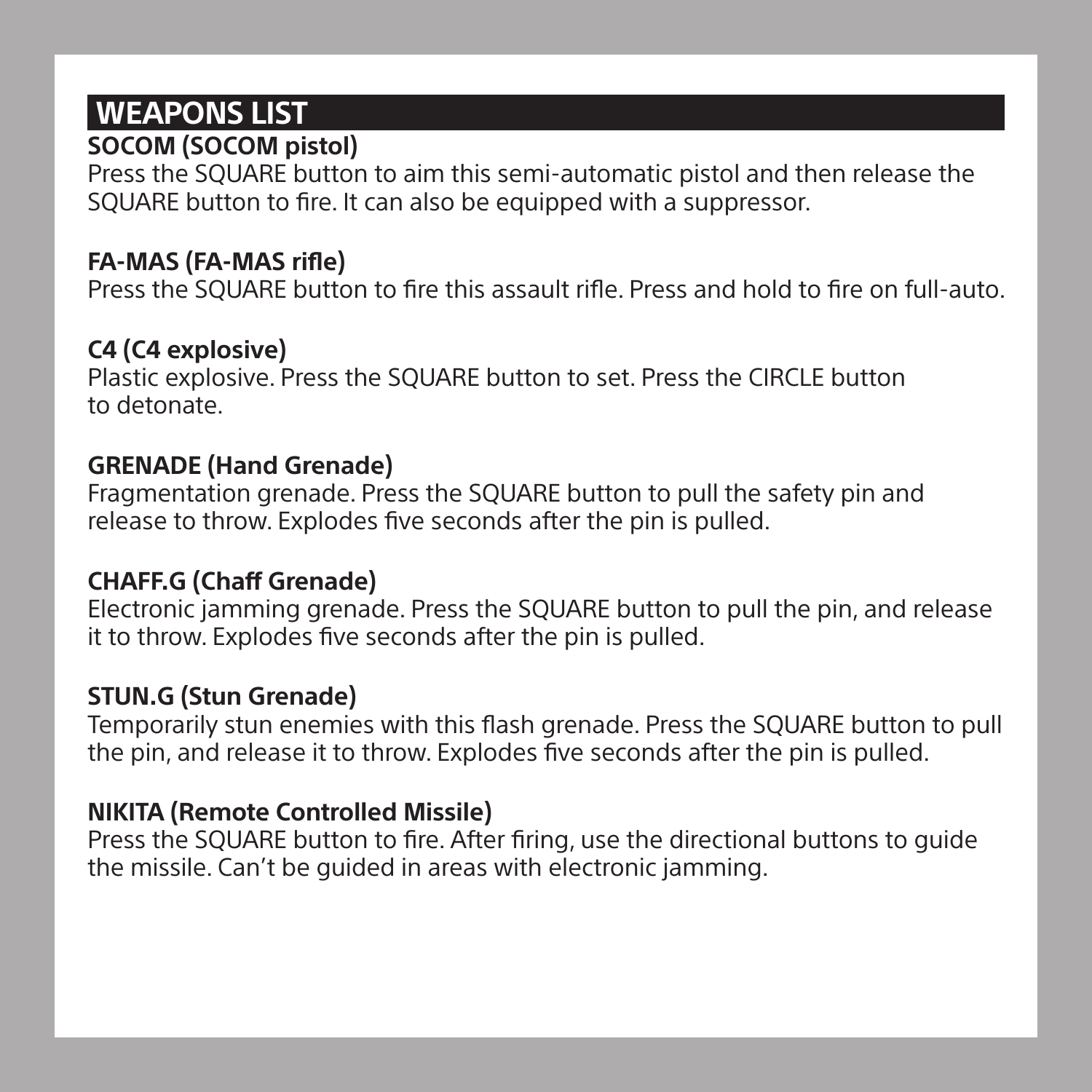#### **CLAYMORE (Claymore Mine)**

Press and hold the SQUARE button to arm, then release the SQUARE button to set this anti-personnel landmine. Explodes when an enemy or Snake enters the active area. Crawl to disarm and retrieve.

#### **STINGER (Stinger Missiles)**

Use the directional buttons to aim, and press the SQUARE button to fire these radar-guided missiles.

#### **PSG1 (PSG1 rifle)**

Use the directional buttons to move the sights of this deadly sniper rifle and press the SQUARE button to fire.

#### **CAMERA (Digital Camera)**

Press the CIRCLE button to zoom in, and press the CROSS button to zoom out. Press the SQUARE button to snap a photo.

# **BRIEFING**

You can change the camera only when a message is displayed in the upper right of the screen.

#### **CAMERA FREE**

Press the TRIANGLE button to zoom in, or the SQUARE button to zoom out.

#### **CAMERA CHANGE**

Press the CIRCLE button to change the camera angle to one of three options: A, B or C.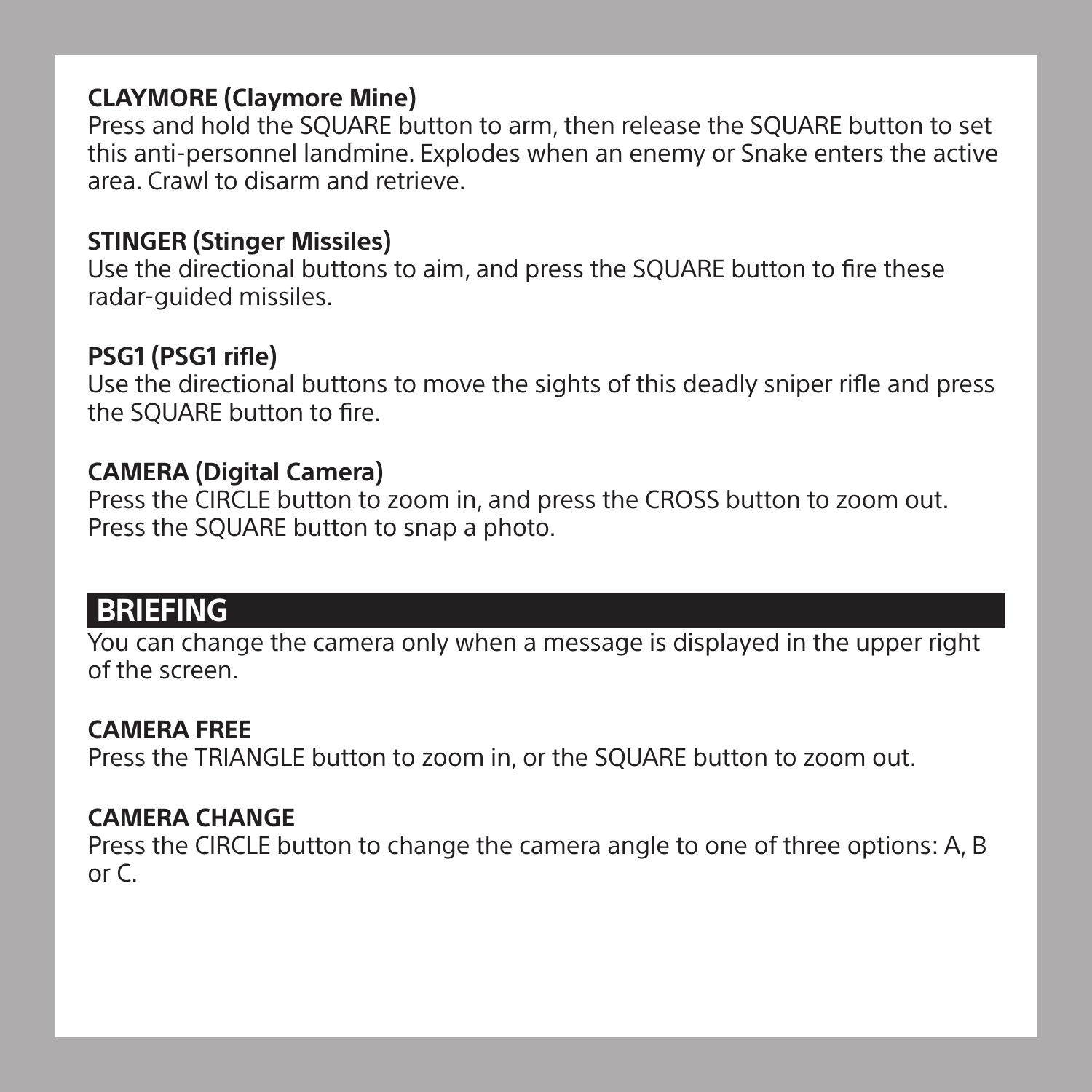# **OPTIONS**

**CAPTION** Turn the subtitles ON or OFF.

#### **SOUND**

Select either STEREO or MONAURAL sound

# **CHARACTER FILE**

#### **Solid Snake**

Former member of FOX-HOUND and an expert at infiltration. He can accomplish his mission under any circumstances, in any location.

#### **Roy Campbell**

Former Commander of FOX-HOUND. Although retired, he was called back to active duty as operation commander for this mission.

#### **Meryl Silverburgh**

Campbell's niece, she was caught in the middle of FOX-HOUND's revolt. She has excellent training as a soldier, but no actual battle experience.

#### **Naomi Hunter**

Chief of FOX-HOUND's medical staff, she's in charge of gene therapy. She works along with Campbell to provide vital support for Snake.

#### **Mei Ling**

Operator in charge of communication data processing for this operation. She invented the Codec communicator that Snake uses.

#### **Liquid Snake**

A man with the same face as Snake. As FOX-HOUND's squad leader, he's the mastermind behind the terrorist attack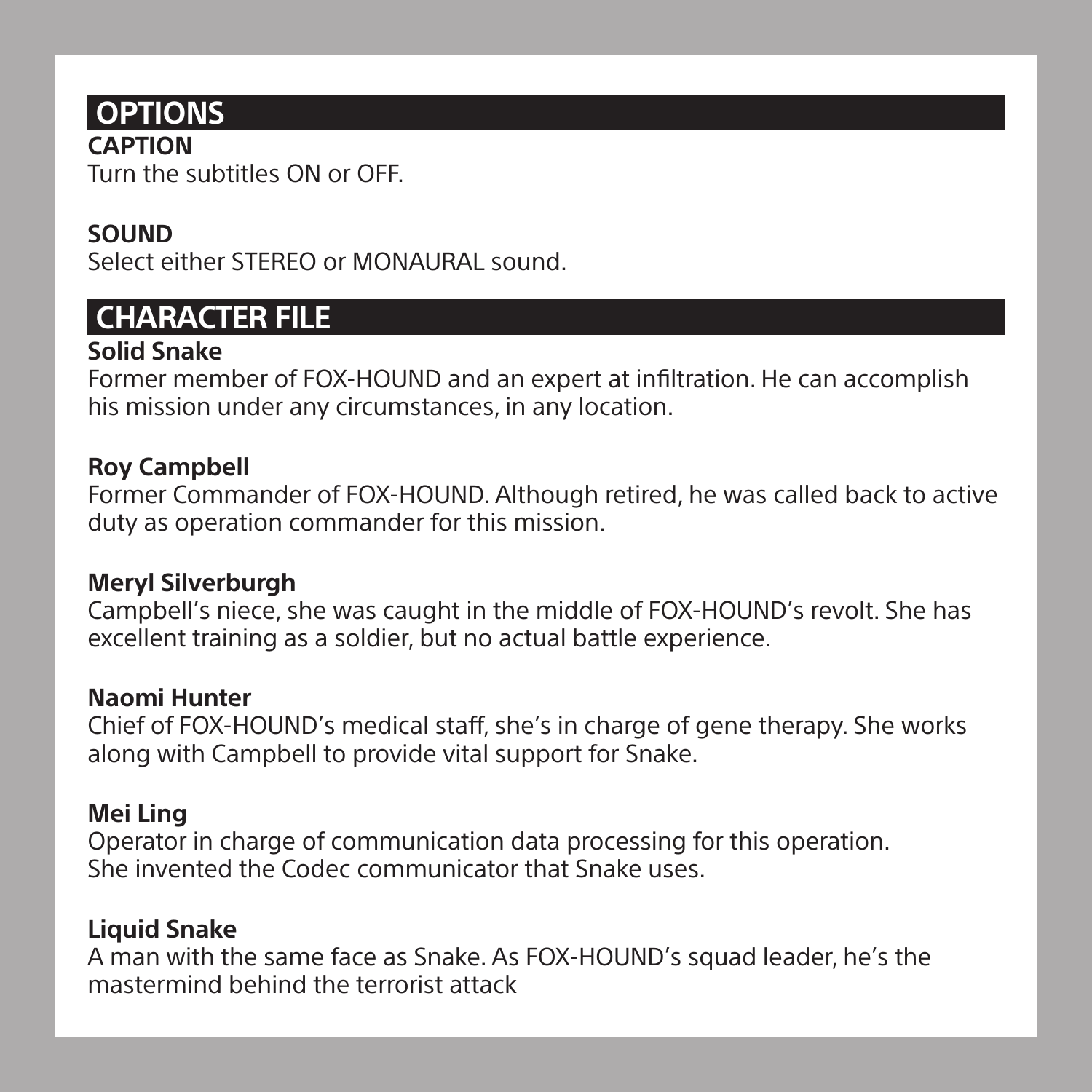#### **Revolver Ocelot**

An expert with handguns and a sadist with a penchant for torture.

#### **Vulcan Raven**

He's a giant shaman with strong spiritual powers, blessed with a powerful body which is resistant to extreme cold.

#### **Sniper Wolf**

A brilliant sniper, she can wait in sniping position for hours, days or even a week without moving a muscle.

#### **Psycho Mantis**

A former member of the KGB's Psychic Intelligence Unit. He has powerful telekinetic and mind-reading abilities.

#### **Decoy Octopus**

Very little is known about him/her…?

#### **FOX-HOUND Genome Soldiers**

Members of the Next Generation Special Forces and reserve members of Unit Fox Hound. Although they have virtually no battle experience, they have been rigorously trained in VR simulators and are therefore experienced soldiers.

#### **Ninja**

Little is known about this "cyborg ninja". He uses stealth camouflage and wields a Japanese katana that can cut through steel like butter and even deflect bullets.

#### **Big Boss**

Former commander of FOX-HOUND, once known as the "Legendary Soldier", his remains have been preserved by the military.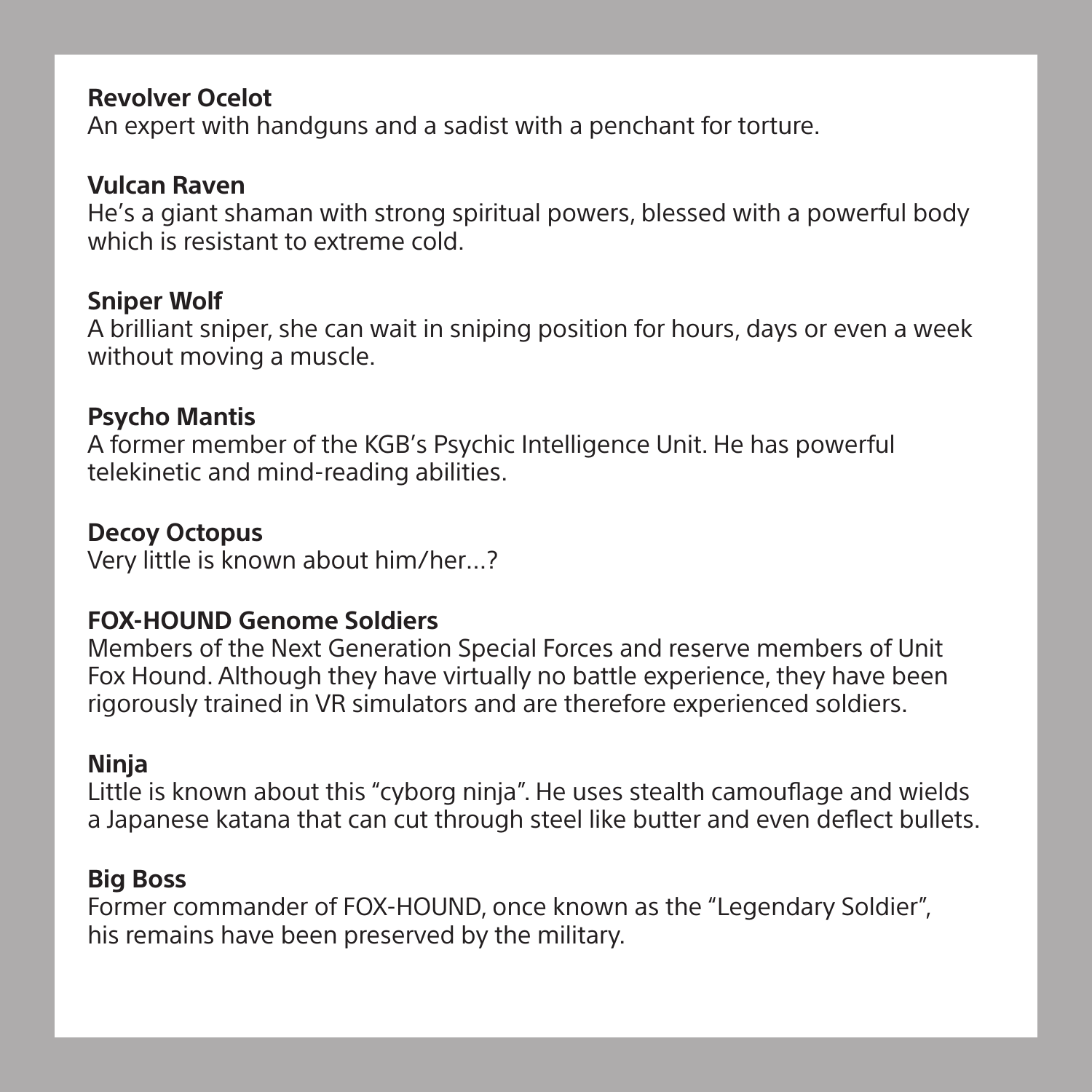#### **Hal Emmerich**

An employee of ArmsTech Inc. His nickname, Otacon, references the Otaku convention, a Japanese animation festival.

#### **Nastasha Romanenko**

A freelance military analyst. She provides support to Snake as a specialist in nuclear technology.

#### **Master Miller**

FOX-HOUND's former survival teacher. He provides Snake support by Codec.

#### **Donald Anderson**

Director of the Defence Advanced Research Projects Agency (DARPA). He's been taken hostage by the terrorists.

#### **Jim Houseman**

Secretary of Defence. Houseman commands this counter-terrorist operation from his AWACS (Airbome Warning And Control System) plane.

#### **Kenneth Baker**

President of ArmsTech Inc. – a huge arms conglomerate. Baker has been taken hostage by the terrorists along with DARPA Chief, Jim Houseman.